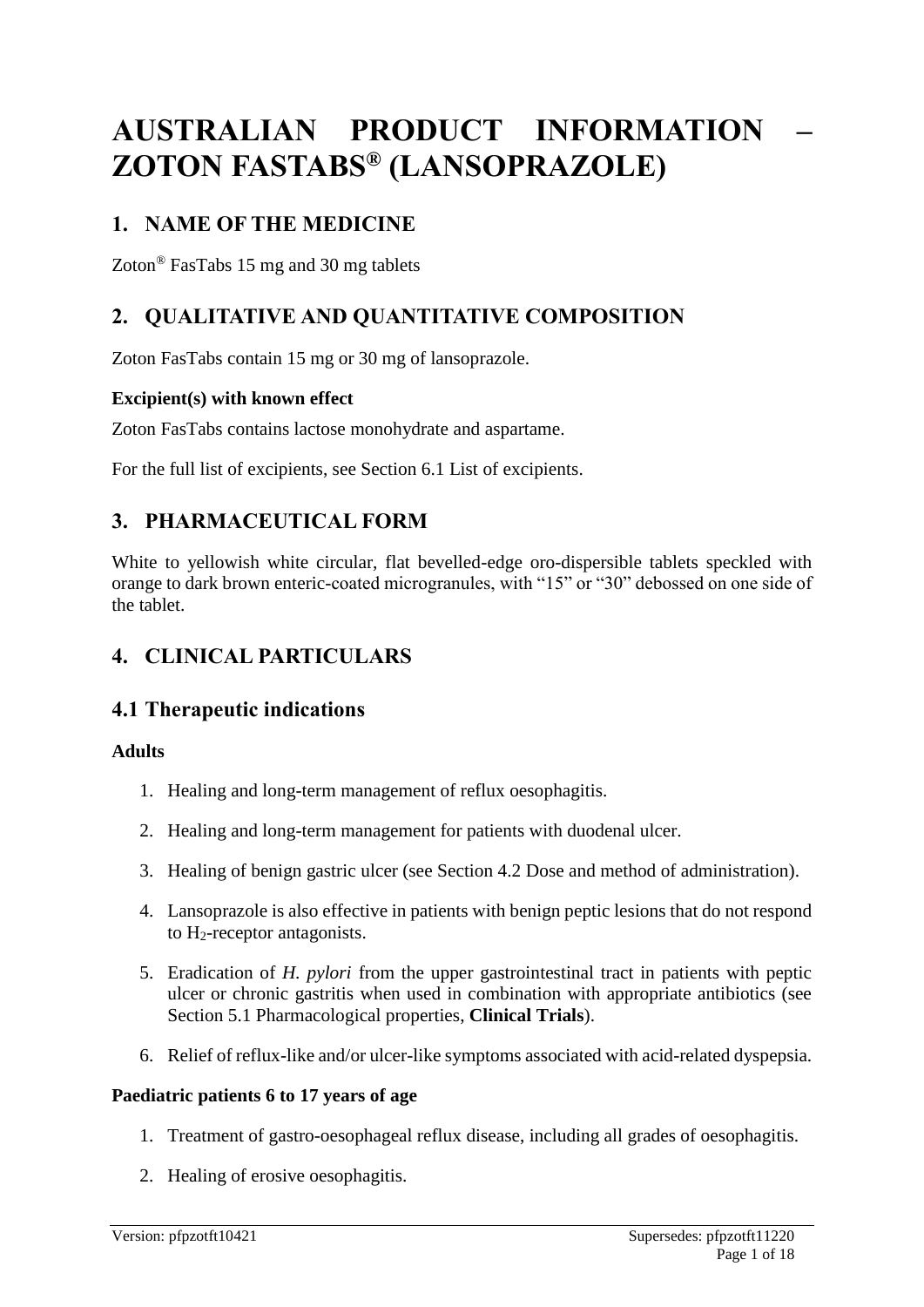# **4.2 Dose and method of administration**

For oral administration.

Zoton FasTabs are strawberry flavoured and should be placed on the tongue and gently sucked. The tablet rapidly disperses in the mouth, releasing the enteric-coated microgranules, which are swallowed with the patient's saliva. Alternatively, the tablet can be swallowed whole with a drink of water. The tablets must not be chewed.

The tablets should not be crushed or chewed (see Section 4.4 Special warnings and precautions for use). To achieve the optimal acid inhibitory effect, and hence most rapid healing and symptom relief, Zoton 'once daily' should be administered in the morning before food.

#### **Adults**

#### **Reflux oesophagitis**

30 mg lansoprazole once daily for 4 weeks. The majority of patients will be healed after the first course. For patients who have not fully healed within this time, a further 4 weeks treatment using the same dosage regimen is indicated. For long-term management, a maintenance dose of 15 mg or 30 mg once daily can be used dependent upon patient response.

#### **Duodenal ulcer \***

30 mg lansoprazole once daily for 4 weeks. For the prevention of relapse, the recommended maintenance dose is 15 mg once daily.

### **Gastric ulcer \***

30 mg lansoprazole once daily for 8 weeks.

\*Patients whose gastric or duodenal ulcer is not associated with ingestion of non-steroidal antiinflammatory drugs require treatment with antimicrobial agents in addition to antisecretory drugs whether on first presentation or on recurrence.

# **Acid-related dyspepsia**

15 mg or 30 mg lansoprazole once daily for 2-4 weeks, depending on the severity and persistence of symptoms. Patients who do not respond after 4 weeks, or who relapse shortly afterwards, should be investigated.

# **Eradication of H. pylori**

The following combinations have been shown to be effective when used for 7 days:

30 mg lansoprazole twice daily plus **two** of the following antibiotics: amoxycillin 1 g twice daily, metronidazole 400 mg twice daily and clarithromycin 250 mg twice daily.

# **Paediatrics**

#### **Paediatric patients 6 to 11 years of age**

In clinical studies, lansoprazole was not administered beyond 12 weeks in 6 to 11 year olds. It is not known if lansoprazole is safe and effective if used longer than the recommended duration. Do not exceed the recommended dose and duration of use in children as outlined below (see Section 5.3 Preclinical safety data for nonclinical data).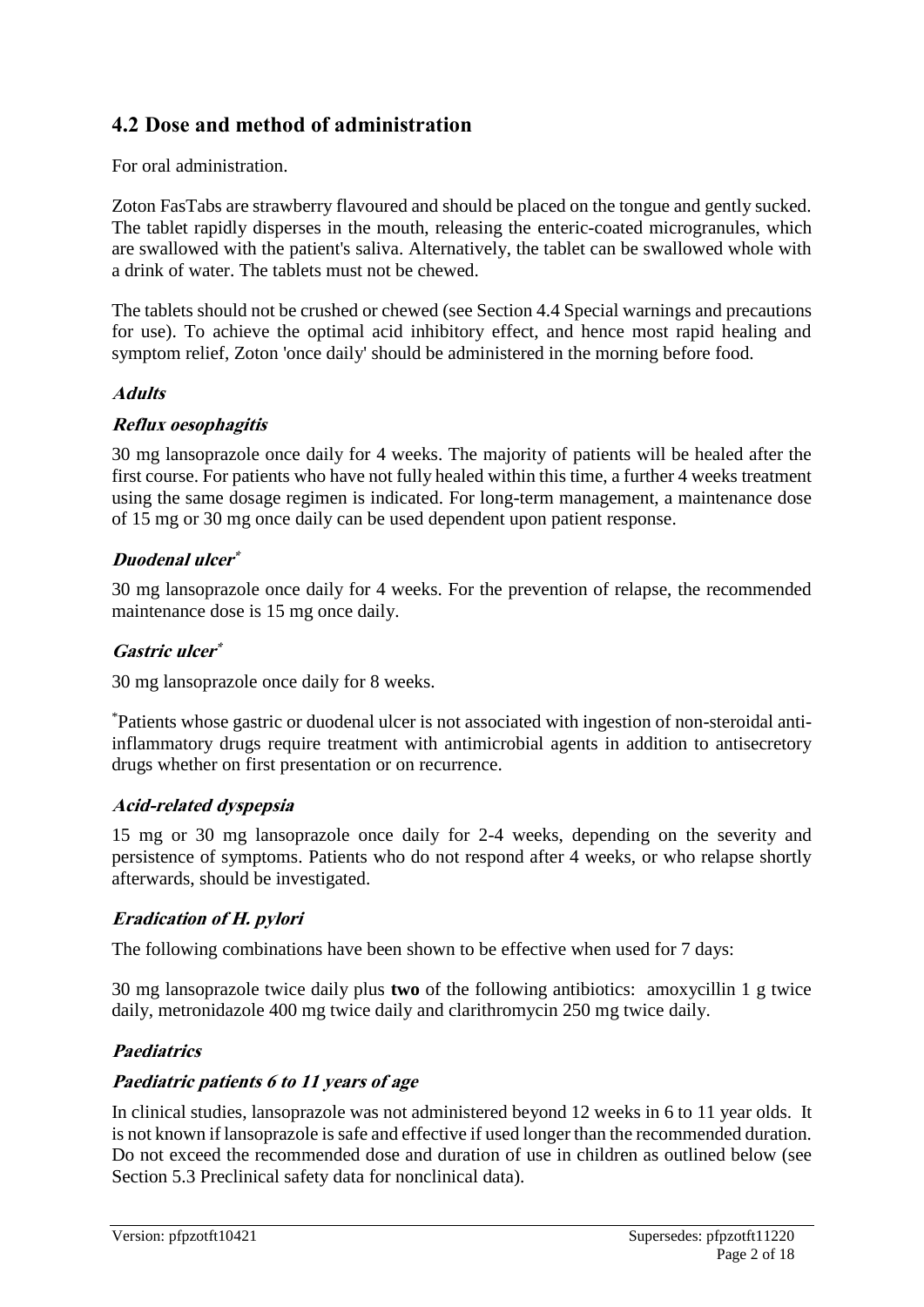| <b>Therapeutic indications</b>                                  | <b>Classification</b> | <b>Posology</b>                                                                                        |
|-----------------------------------------------------------------|-----------------------|--------------------------------------------------------------------------------------------------------|
| Reflux esophagitis (Erosive<br>esophagitis)                     | Short-term treatment  | The recommended dose is<br>15 mg once daily for up to<br>12 weeks for children                         |
| Symptomatic<br>Gastroesophageal reflux<br>disease<br>$(s-GERD)$ |                       | weighing $\leq 30$ kg or 30 mg<br>once daily for up to<br>12 weeks for children<br>weighing $>$ 30 kg. |

# **Paediatric patients 12 to 17 years of age**

In clinical studies, lansoprazole was not administered beyond 8 weeks in 12 to 17 year olds. It is not known if lansoprazole is safe and effective if used longer than the recommended duration. Do not exceed the recommended dose and duration of use in children as outlined below.

| <b>Therapeutic indications</b>                                  | <b>Classification</b> | <b>Posology</b>                                                                             |
|-----------------------------------------------------------------|-----------------------|---------------------------------------------------------------------------------------------|
| Reflux esophagitis (Erosive<br>esophagitis)                     | Short-term treatment  | The recommended dose is<br>30 mg once daily for up to<br>8 weeks for erosive<br>esophagitis |
| Symptomatic<br>Gastroesophageal reflux<br>disease<br>$(s-GERD)$ |                       | The recommended dose is<br>15 mg once daily for up to<br>8 weeks for non-erosive<br>GERD.   |

# **4.3 Contraindications**

Hypersensitivity to lansoprazole, other proton pump inhibitors (PPIs) or any of the excipients in the tablets.

Severe hepatic impairment.

Lansoprazole should not be co-administered with atazanavir due to a significant reduction in atazanavir exposure.

# **4.4 Special warnings and precautions for use**

As with other anti-ulcer therapies, the possibilities of malignancy should be excluded when a gastric ulcer is suspected, since treatment with lansoprazole may alleviate the symptoms of a malignancy and possibly delay its diagnosis.

Similarly, the possibility of serious underlying disease such as malignancy should be excluded before treatment for dyspepsia commences, particularly in patients of middle age or older who have new or recently changed dyspeptic symptoms.

The granules in Zoton FasTabs are enteric coated. Therefore, the tablets should be sucked slowly and should not be crushed or chewed.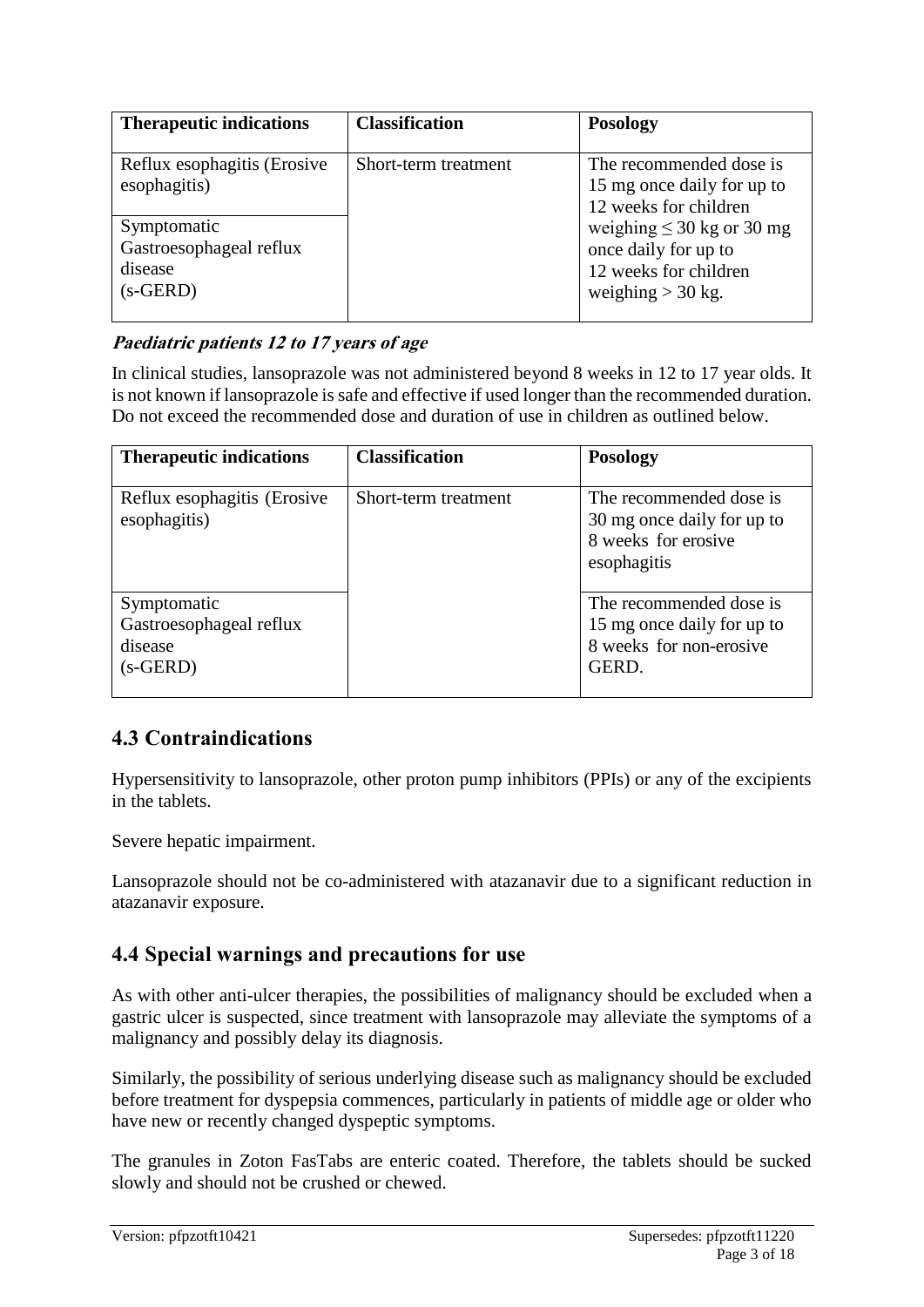#### **Use with caution in the following circumstances**

Agents that elevate gastric pH may increase the already-present risk of nosocomial pneumonia in intubated ICU patients receiving mechanical ventilation.

When using lansoprazole with antibiotics to eradicate *H. pylori*, it is recommended that prescribers refer to the approved product information for the antibiotics selected.

Decreased gastric acidity due to any means, including proton pump inhibitors, increases gastric counts of bacteria normally present in the gastrointestinal tract. Treatment with acid-reducing drugs may lead to a slightly increased risk of gastrointestinal infections such as *Salmonella* and *Campylobacter*. Proton pump inhibitor therapy may be associated with an increased risk of *Clostridium difficile* infection.

Daily treatment with any acid-suppressing medications over a long period of time (e.g. longer than 3 years) may lead to malabsorption of cyanocobalamin (vitamin B12) caused by hypo- or achlorhydria. Cyanocobalamin deficiency should be considered in patients with Zollinger-Ellison syndrome and other pathological hypersecretory conditions requiring long-term treatment, individuals with reduced body stores or risk factors for reduced vitamin B12 absorption (such as the elderly) on long-term therapy or if relevant clinical symptoms are observed.

PPIs, especially if used in high doses and over long durations  $(>1$  year), may modestly increase the risk of hip, wrist and spine fracture, predominantly in the elderly or in presence of other recognised risk factors. Observational studies suggest that PPIs may increase the overall risk of fracture. Some of this increase may be due to other risk factors. Patients at risk of osteoporosis should receive clinical guidelines and they should have an adequate intake of vitamin D and calcium.

#### **Enterochromaffin-like (ECL) cell effects**

Safety concerns of long-term treatment relate to hypergastrinaemia and possible ECL effects. ECL cell hyperplasia and gastric carcinoid tumour were observed in animal studies.

Human gastric biopsy specimens from patients treated with proton pump inhibitors have not detected ECL cell effects similar to those seen in rats. Gastric biopsies taken in all the longterm maintenance studies have revealed:

- a slight increase in mean endocrine cell count during 12 months maintenance treatment with lansoprazole 15 or 30 mg, observed in 3 of 4 studies. Cell density averages were slightly higher under 30 mg lansoprazole than under 15 mg lansoprazole once daily. These observations were reversible approximately 3 months after maintenance therapy stopped in two of the studies.
- single cases of changes from normal to simple hyperplasia which persisted in one patient 3 months after discontinuation of treatment.
- for antral biopsies a greater mean gastrin-positive cell density and mean serotoninpositive cell density was found for lansoprazole 30 mg compared to lansoprazole 15 mg once daily.
- no evidence of carcinoid tumours or visible endocrine cell proliferation was seen in any patient for either fundus or antral biopsies.

(There are currently biopsy data on over 400 patients treated between 9 months and one year and over 230 patients treated for more than one year.)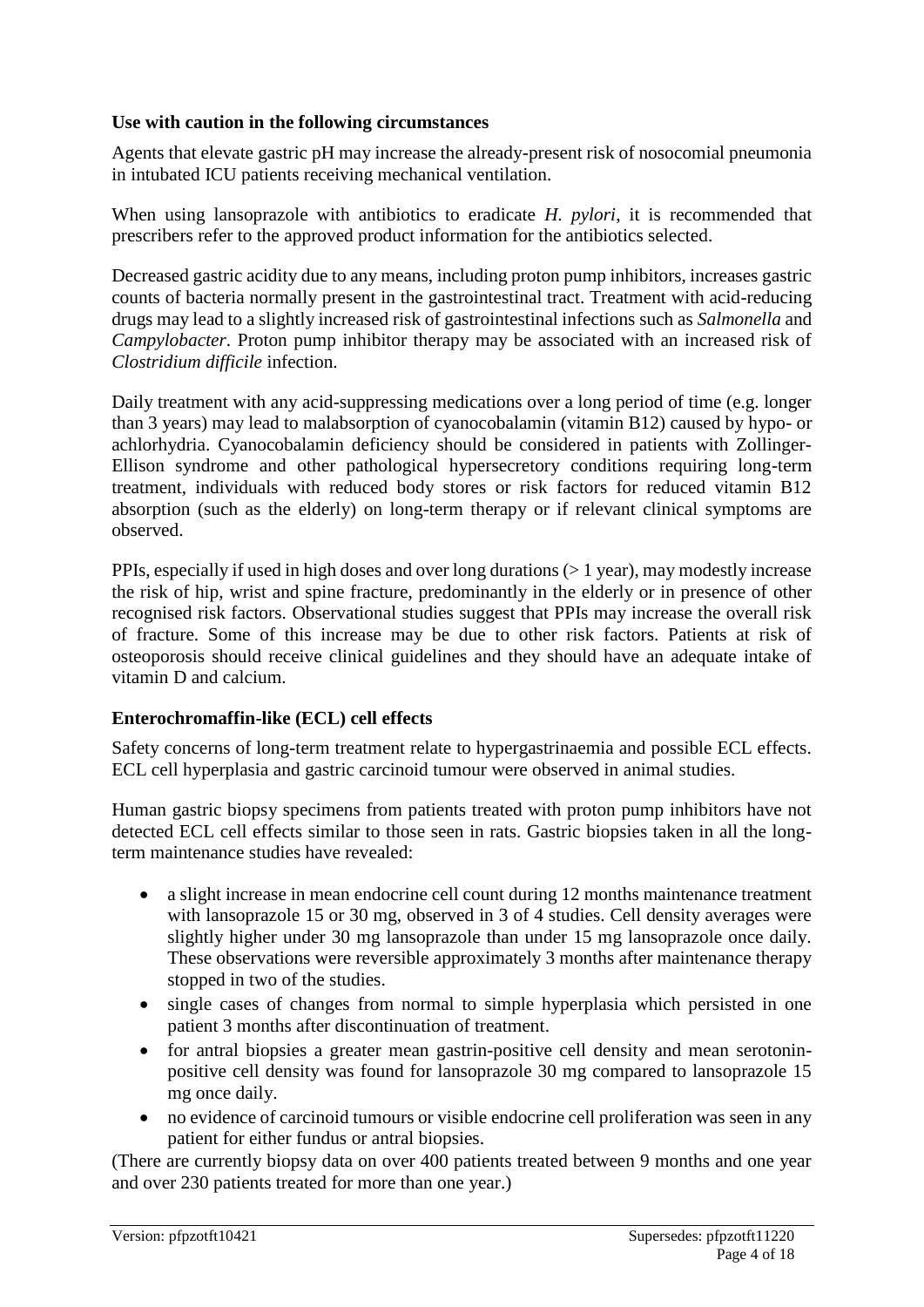#### **Retinal atrophy**

In animal studies, retinal atrophy was observed in Sprague Dawley rats dosed orally with lansoprazole. Retinal atrophy has not been found in mice, dogs, monkeys or humans. Mechanistic studies have indicated that the effect is specific to species dependent on hepatic synthesis of the amino acid taurine, which has a protective effect on the retina. Lansoprazole inhibits hepatic synthesis of taurine; however, humans obtain their taurine requirements from the diet.

#### **Acute Tubulointerstitial Nephritis (TIN)**

Acute TIN has been observed in patients taking PPIs including lansoprazole. Acute TIN may occur at any point during PPI therapy and is generally attributed to an idiopathic hypersensitivity reaction. Discontinue lansoprazole if acute TIN develops.

#### **Hypomagnesaemia**

Hypomagnesaemia, symptomatic and asymptomatic, has been reported rarely in patients treated with PPIs for at least three months, in most cases after a year of therapy. Serious adverse events include tetany, arrhythmias, and seizures. In most patients, treatment of hypomagnesaemia required magnesium replacement and discontinuation of the PPI.

For patients expected to be on prolonged treatment or who take PPIs with medications such as digoxin or drugs that may cause hypomagnesaemia (e.g. diuretics), health care professionals may consider monitoring magnesium levels prior to initiation of PPI treatment and periodically during PPI treatment.

Hypomagnesaemia may lead to hypocalcaemia and/or hypokalaemia (see section 4.8 Adverse Effects (undesirable effects).

#### **Subacute Cutaneous Lupus Erythematosus (SCLE)**

Proton pump inhibitors are associated in rare cases with the occurrence of subacute cutaneous lupus erythematosus (SCLE). If lesions occur, especially in sun exposed areas of the skin, and if accompanied by arthralgia, the patient should seek medical help promptly and the healthcare professional should consider stopping the product.

Use in hepatic impairment Lansoprazole is metabolised substantially by the liver. The results of clinical trials in adult patients with liver disease indicate that the metabolism of lansoprazole is prolonged in patients with severe hepatic impairment. Consider dose adjustment in patients with severe hepatic impairment.

#### **Use in renal impairment**

There is no need to alter the dosage in adult patients with impaired renal function.

#### **Use in the elderly**

Dosage adjustment is not required in the elderly.

#### **Paediatric use**

See Section 4.2 Dose and method of administration – Paediatrics.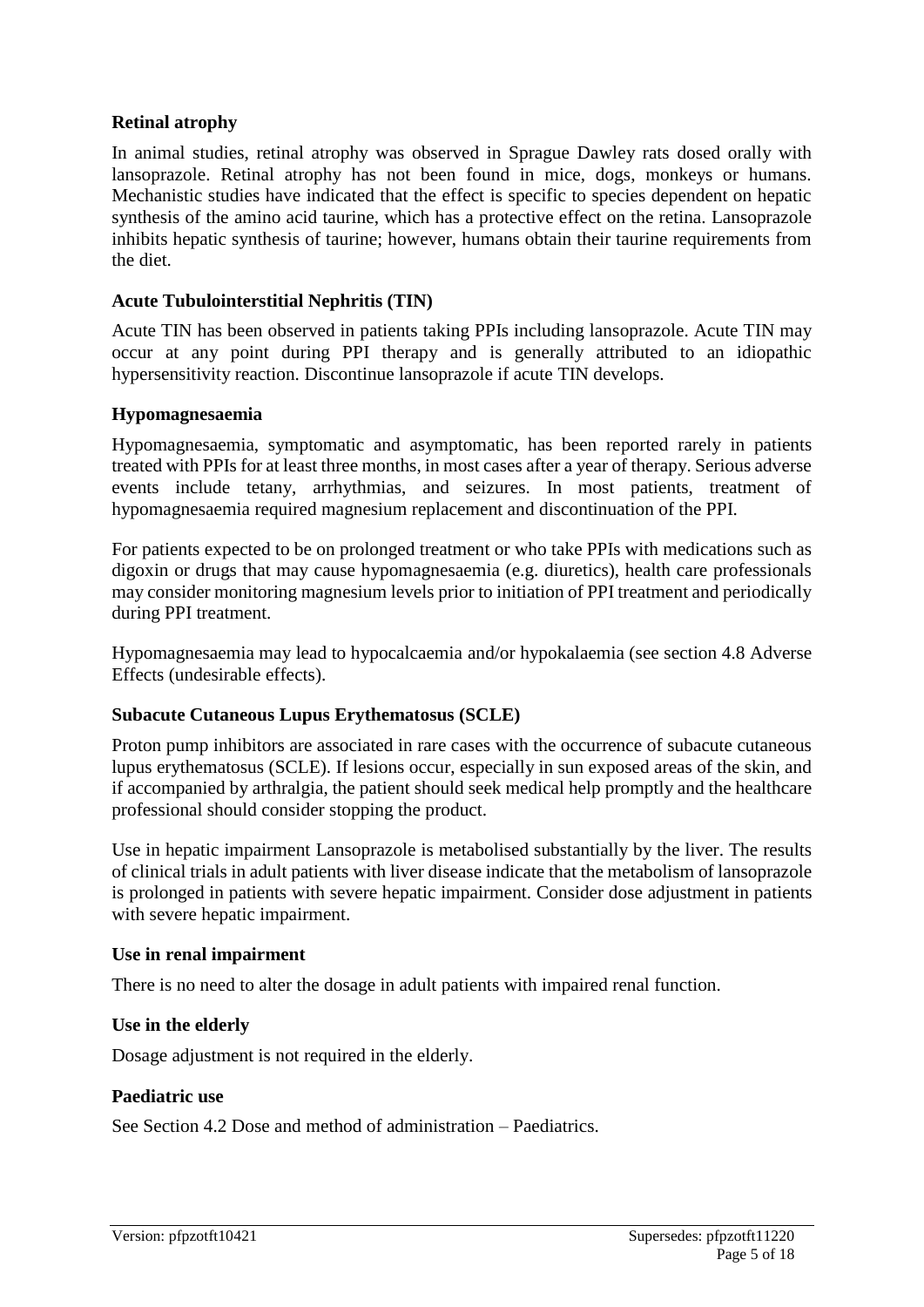There is insufficient experience to recommend the use of lansoprazole in paediatric patients with hepatic or renal impairment.

#### **Effects on laboratory tests**

Increased Chromogranin A (CgA) level may interfere with investigations for neuroendocrine tumours. To avoid this interference, proton pump inhibitor treatment should be stopped 14 days before CgA measurements.

# **4.5 Interactions with other medicines and other forms of interactions**

Lansoprazole is metabolised in the liver and is a weak inducer of cytochrome P450. Therefore, there is the possibility of interaction with other drugs metabolised via this system, e.g. theophylline, phenytoin, carbamazepine and warfarin. Patients receiving such drugs concomitantly with lansoprazole should be monitored to determine if any dosage adjustment is necessary.

There have been isolated cases of a suspected drug interaction with warfarin, but a definitive relationship to lansoprazole therapy has not been established.

No clinically significant effects on plasma levels of non-steroidal anti-inflammatory drugs, phenytoin (single IV doses only) and diazepam have been found.

Concomitant administration of lansoprazole and tacrolimus may increase whole blood levels of tacrolimus, especially in transplant patients who are intermediate or poor metabolisers of CYP2C19. Inhibitors of CYP2C19 such as fluvoxamine would likely increase the systemic exposure to lansoprazole. Inducers of CYP2C19 would likely decrease the systemic exposure to lansoprazole. The possibility of interaction between lansoprazole and low-dose oral contraceptives cannot be excluded.

Coadministration of lansoprazole with sucralfate delayed absorption and reduced lansoprazole bioavailability by approximately 30%. Similarly, antacids may also reduce the bioavailability of lansoprazole. Therefore, lansoprazole should be taken at least an hour prior to sucralfate or antacid administration.

Lansoprazole causes a profound and long-lasting inhibition of gastric acid secretion; therefore, lansoprazole may interfere with the absorption of drugs where gastric pH is an important determinant of bioavailability (e.g. ketoconazole, ampicillin esters, iron salts, digoxin).

Coadministration of PPIs in healthy subjects and in transplant patients receiving mycophenolate mofetil has been reported to reduce exposure to the active metabolite, mycophenolic acid. This is possibly due to a decrease in mycophenolate mofetil solubility at an increased gastric pH. The clinical relevance of reduced mycophenolic acid exposure on organ rejection has not been established in transplant patients receiving PPIs and mycophenolate mofetil. Use lansoprazole with caution in transplant patients receiving mycophenolate mofetil.

Concomitant use with methotrexate (primarily at high dose), may elevate and prolong serum levels of methotrexate and/or its metabolite, possible leading to methotrexate toxicities. A temporary withdrawal of the PPI may be considered in some patients receiving treatments with high dose methotrexate.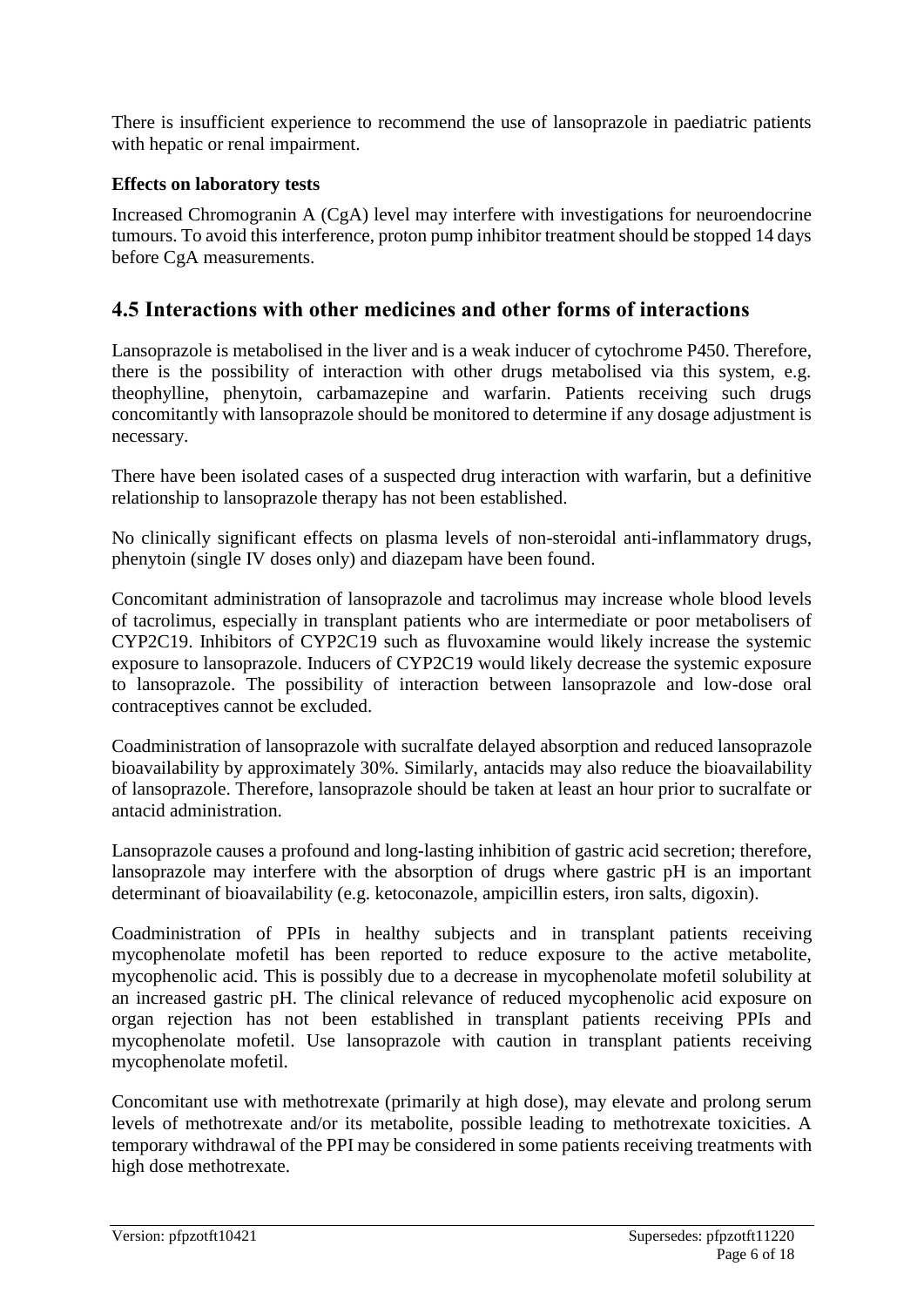Lansoprazole, and other PPIs, should not be co-administered with HIV protease inhibitors for which absorption is dependent on acidic intragastric pH (e.g. atazanavir and nelfinavir), due to significant reduction in their bioavailability. The decreased systemic concentration of the HIV protease inhibitor may result in a loss of therapeutic effect and the development of HIV resistance.

Patients with rare hereditary problems of fructose intolerance, glucose-galactose malabsorption or sucrase-isomaltase insufficiency should not take this medicine.

# **4.6 Fertility, pregnancy and lactation**

#### **Effects on fertility**

See Section 5.3 Preclinical safety data.

#### **Use in pregnancy – Pregnancy Category B3**

Reproductive studies conducted in pregnant rats and rabbits at oral doses up to 300 and 30 mg/kg/day, respectively, did not disclose any evidence of a teratogenic effect. A significant increase in fetal mortality was observed in the rabbit study at doses above 10 mg/kg/day. In rats a slight reduction in litter survival and weights was noted at doses above 100 mg/kg/day.

There are insufficient data to recommend the administration of lansoprazole during pregnancy. Lansoprazole should not be used during pregnancy, unless the benefit clearly outweighs the potential risk to the fetus.

#### **Use in lactation**

Animal studies indicate that lansoprazole is secreted into breast milk. There is no information on the secretion of lansoprazole into breast milk in humans. The use of lansoprazole during breast feeding should be avoided.

# **4.7 Effects on ability to drive and use machines**

The effects of this medicine on a person's ability to drive and use machines were not assessed as part of its registration.

# **4.8 Adverse effects (undesirable effects)**

Zoton is well-tolerated, with adverse events generally being mild and transient.

#### **Nervous system disorders**

Headache and dizziness.

Rarely, paraesthesia and taste disturbances.

#### **Psychiatric disorders**

Depression, confusion and hallucinations.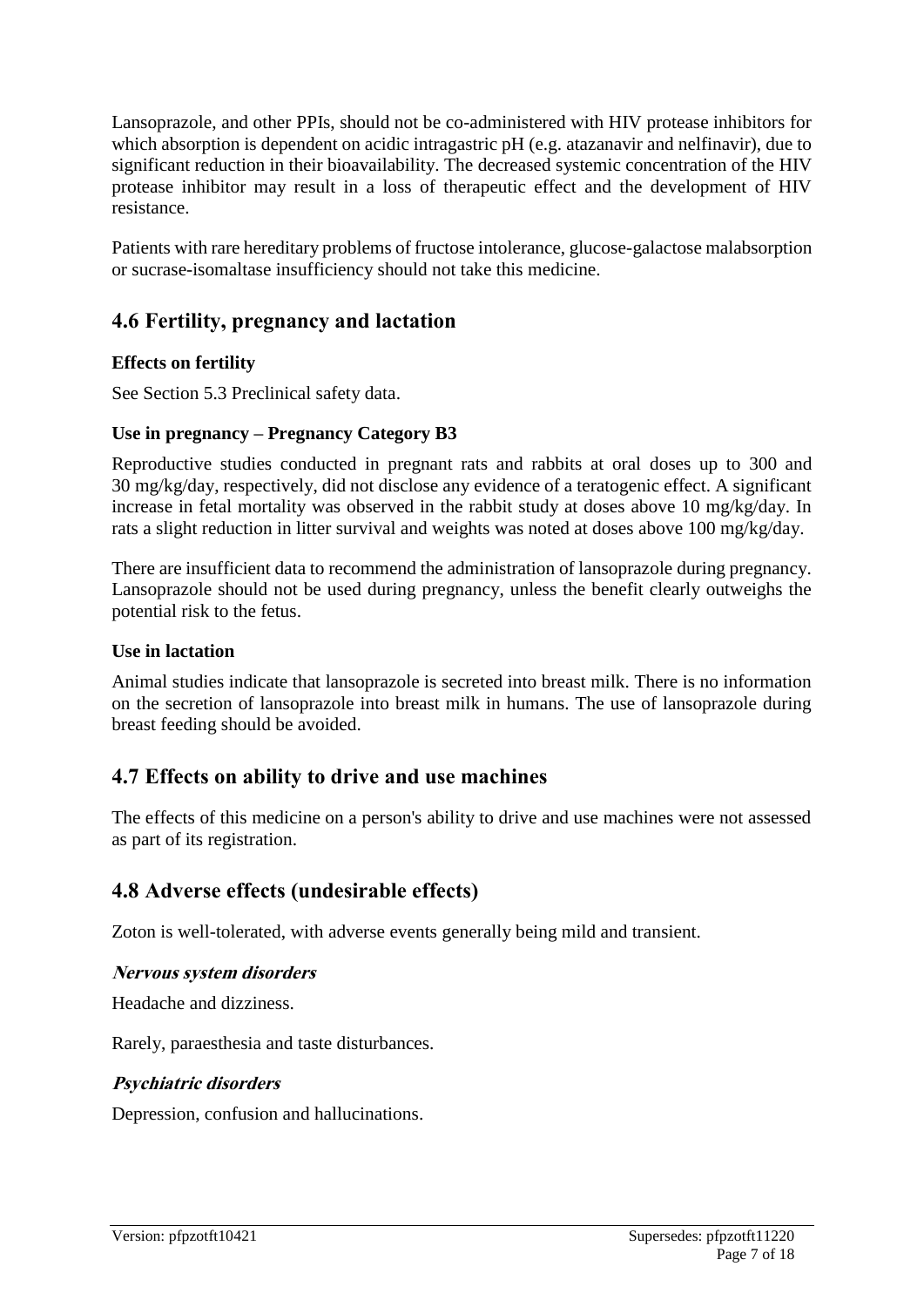#### **Gastrointestinal disorders**

Diarrhoea, constipation, abdominal pain, dyspepsia, nausea, vomiting, flatulence, and dry or sore mouth or throat.

Frequency not known: Withdrawal of long-term PPI therapy can lead to aggravation of acidrelated symptoms and may result in rebound acid hypersecretion.

Rarely, cases of colitis (macroscopic and microscopic) have been reported. In severe and/or protracted cases of diarrhoea, discontinuation of therapy should be considered. In the majority of cases symptoms resolve on discontinuation of therapy.

#### **Infections and infestations**

Upper respiratory tract infections, urinary tract infections.

As with any broad-spectrum antibiotic treatment, the risk of pseudomembranous colitis should be considered in patients using triple therapy for the eradication of *H. pylori*.

#### **Hepatobiliary disorders**

Abnormal liver function test values, elevation of aspartate aminotransferase (AST), alanine transaminase (ALT), alkaline phosphatase, lactate dehydrogenase (LDH) and gamma-glutamyl transpeptidase (γ-GTP).

Rarely, jaundice or hepatitis, have been reported. However, routine monitoring of liver function tests is not required.

#### **Skin and subcutaneous tissue disorders**

Skin rashes, urticaria and pruritus. These generally resolve on discontinuation of drug therapy. Serious dermatological reactions are rare but there have been occasional reports of Stevens-Johnson syndrome, toxic epidermal necrolysis, Drug Rash with Eosinophilia and Systemic Symptoms (DRESS) and erythematous or bullous rashes including cutaneous lupus erythematosus and erythema multiforme. Cases of hair thinning and photosensitivity have also been reported.

#### **Immune system disorders**

Angioedema, wheezing, and very rarely, anaphylactic reaction.

#### **Renal and urinary disorders**

Cases of Tubulointerstitial Nephritis TIN have been reported which have sometimes resulted in renal failure.

#### **Metabolism and nutrition disorders**

Hypomagnesaemia has been reported rarely. Hypocalcaemia and hypokalaemia have been reported, which may be related to the occurrence of hypomagnesaemia (see section 4.4 Special Warnings and Precautions). There have been isolated reports of hyponatraemia.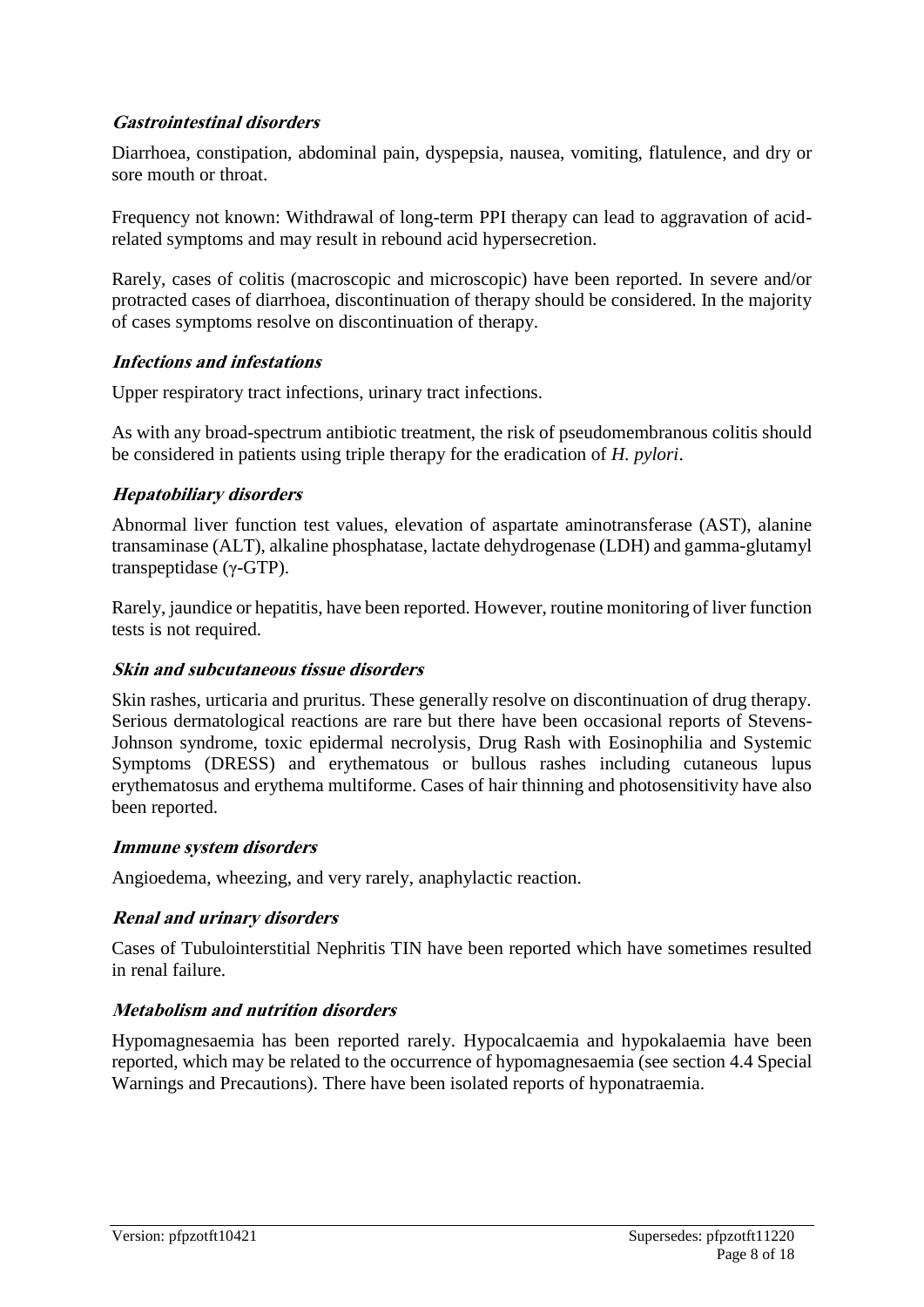#### **Blood and lymphatic system disorders**

Haematological effects (thrombocytopenia, agranulocytosis, eosinophilia, leucopoenia, neutropenia and pancytopenia) have occurred rarely. Bruising, purpura and petechiae have also been reported.

#### **Musculoskeletal and connective tissue disorders**

Arthralgia, myalgia.

**Eye disorders**

Blurred vision.

#### **Ear and labyrinth disorders**

Vertigo.

#### **Respiratory, thoracic and mediastinal disorders**

There have been isolated reports of interstitial pneumonia, but a definitive relationship to lansoprazole therapy has not been established.

#### **Reproductive system and breast disorders**

Gynaecomastia and erectile dysfunction have been reported rarely.

#### **Injury, poisoning and procedural complications**

Fracture of the hip, wrist or spine has been reported.

#### **General disorders and administration site conditions**

#### **Fatigue, malaise, peripheral oedema.Reporting suspected adverse effects**

Reporting suspected adverse reactions after registration of the medicinal product is important. It allows continued monitoring of the benefit-risk balance of the medicinal product. Healthcare professionals are asked to report any suspected adverse reactions at [www.tga.gov.au/reporting](http://www.tga.gov.au/reporting-problems)[problems.](http://www.tga.gov.au/reporting-problems)

# **4.9 Overdose**

There is no information on the effect of acute overdosage. In a case of overdose, supportive and symptomatic therapy should be initiated. Doses of up to 180 mg/day for more than a year have been used to treat Zollinger Ellison syndrome with no serious adverse effects.

For information on the management of overdose, contact the Poisons Information Centre on 13 11 26 (Australia).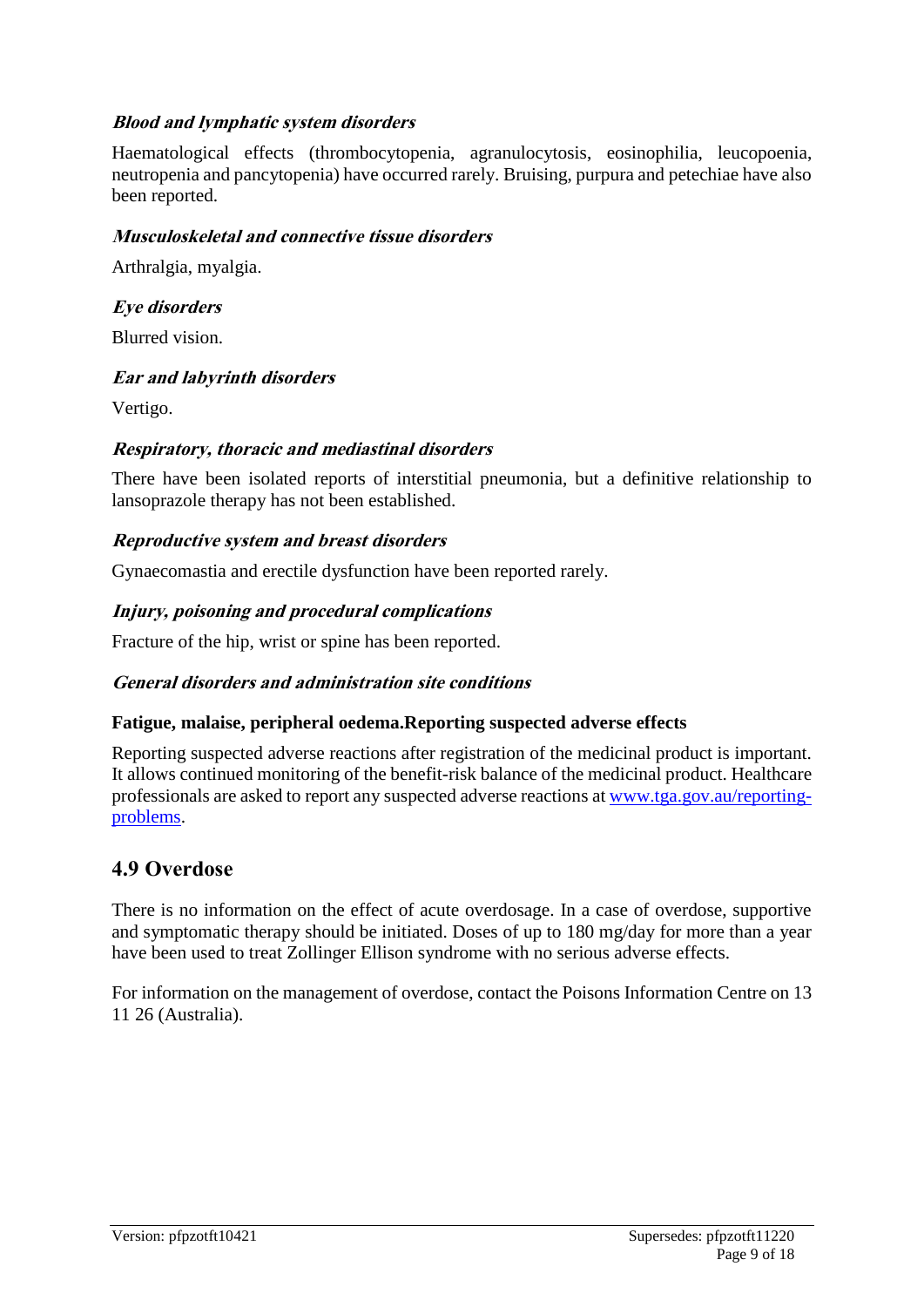# **5. PHARMACOLOGICAL PROPERTIES**

# **5.1 Pharmacodynamic properties**

### **Mechanism of action**

Lansoprazole reduces gastric acid secretions by inhibiting the  $H + /K + ATP$  (proton pump) of the parietal cells in the gastric mucosa, the terminal phase of acid secretion. The drug is effective in the treatment of acid-related disorders of the upper gastrointestinal tract.

A single dose of 30 mg lansoprazole inhibits stimulated acid secretion by approximately 80%. Basal acid secretion and basal and stimulated secretion volumes are affected to a lesser degree.

After repeated dosing (for 7 days) 90% inhibition of stimulated acid secretion is achieved. Despite its short elimination half-life, lansoprazole has a prolonged pharmacological action, providing effective suppression of gastric acid secretion over 24 hours.

When used in combination with the recommended antibiotics, Zoton is associated with *H. pylori* eradication rates of up to 90%.

### **Clinical trials**

### **Helicobacter Pylori**

In clinical trials, the recommended dosage regimens were associated with *H. Pylori* eradication rates of up to 90%. The best eradication rates were obtained with regimens which included clarithromycin. Trials which used Zoton in combination with only one antibiotic resulted in significantly lower eradication rates. Therefore, such regimens are not recommended.

#### **Reflux oesophagitis**

#### Paediatrics

In an open-label, U.S. multicentre study, 66 children, 1 to 11 years of age, with GORD were assigned to receive an initial dose of either lansoprazole 15 mg capsules once daily, if the body weight was <30 kg, or lansoprazole 30 mg capsules once daily, if the body weight was >30 kg, administered for 8 to 12 weeks. The lansoprazole dose was increased up to 60 mg daily in some children after 2 weeks of treatment.

| <b>Erosive and Non Erosive GORD</b>  | Final Visit <sup>a <math>\%</math></sup> (n/N) |
|--------------------------------------|------------------------------------------------|
| Erosive GORD healing rate            | 100% (27/27)                                   |
| Improvement in overall GORD symptoms | 76% (47/62 <sup>b</sup> )                      |

<sup>a</sup>At week 8 or 12. <sup>b</sup>No data were available for 4 children.

Treatment with lansoprazole also demonstrated significant reduction in frequency and severity of GORD symptoms (p<0.001).

In a double blind, U.S. multicentre study, 63 patients 12 to 17 years of age with proven GORD were randomised to receive either lansoprazole 15 mg once daily or 30 mg once daily for five days. Subjects in both groups demonstrated improvement in symptoms of reflux disease. A reduction in heartburn severity was shown to be statistically significant for patients treated with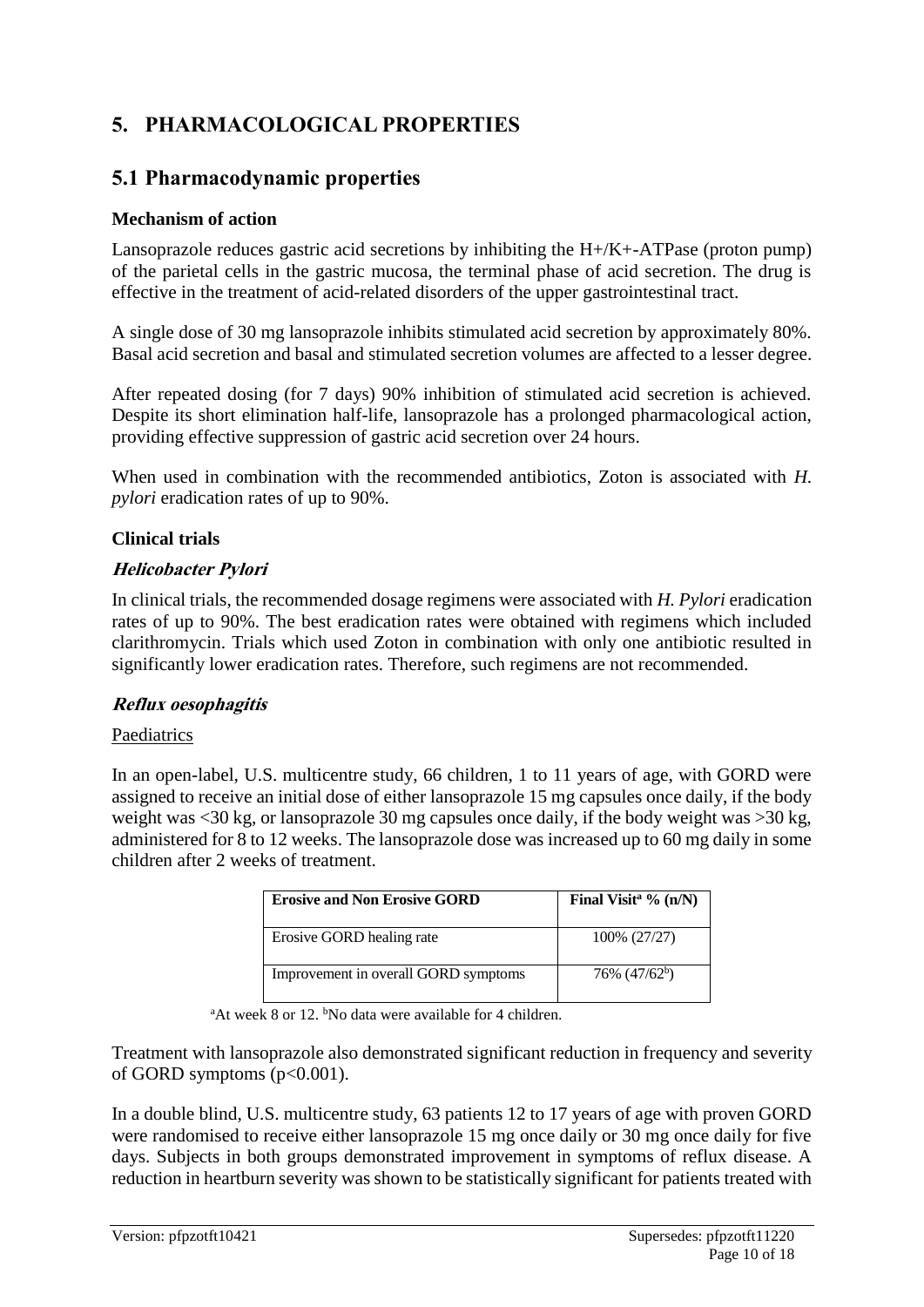either 15 mg or 30 mg lansoprazole. The majority of patients (69% for lansoprazole 15 mg once daily and 74% for lansoprazole 30 mg once daily) reported that their reflux symptoms were better after treatment.

#### Adults

In two double-blind, placebo controlled multicentre studies (of 336 patients) examining the efficacy of lansoprazole 15 mg and 30 mg tablets in maintaining healed erosive reflux oesophagitis, lansoprazole was significantly superior to placebo in maintaining endoscopic and symptomatic freedom from disease. The time to median recurrence of either symptoms or endoscopic evidence of disease was less than 1 month for the placebo and greater than 12 months for 15 mg and 30 mg lansoprazole ( $p\leq 0.001$ ). There was a slight trend for a better outcome with 30 mg lansoprazole, although this was not statistically significant.

A study in 266 patients, comparing lansoprazole 15 mg and 30 mg daily with ranitidine 300 mg twice daily, found both lansoprazole 15 mg and 30 mg increased the time to relapse and probability of no relapse in comparison to ranitidine. The percentage of patients who relapsed endoscopically during the 12-month maintenance period was 31% in the lansoprazole 15 mg group, 20% in the lansoprazole 30 mg group and 68% in the ranitidine group. The difference between the lansoprazole groups and the ranitidine was apparent from the earliest time point in the study and maintained throughout the 12-month period. Comparison of treatment groups with regard to symptom control showed similar superiority of lansoprazole over ranitidine (p <0.001 for each comparison).

A study in 882 patients comparing lansoprazole 15 mg and 30 mg daily with omeprazole 20 mg daily showed endoscopic remission rates (after 12 months) of 75% with lansoprazole 15 mg daily, 88% with lansoprazole 30 mg daily and 89% with omeprazole 20 mg daily. The results demonstrate that lansoprazole 30 mg daily achieved significantly better remission rates compared to lansoprazole 15 mg daily and is of equal efficacy to omeprazole 20 mg daily.

The results of the 4 pivotal studies examining the use of lansoprazole in the long-term management of reflux oesophagitis are tabulated below.

| <b>Endoscopically Proven Relapse Rates at 12 Months</b> |                     |                     |                       |                     |                          |
|---------------------------------------------------------|---------------------|---------------------|-----------------------|---------------------|--------------------------|
|                                                         | Lansoprazole        | Lansoprazole        | Ranitidine            | Omeprazole          | Placebo                  |
| Study                                                   | 15 mg once<br>daily | 30 mg once<br>daily | 300 mg twice<br>daily | 20 mg once<br>daily |                          |
| 1 $(n=163)$                                             | 37%                 | 39%                 |                       |                     | $92%$ *                  |
| $2(n=184)$                                              | 13%                 | 11%                 |                       |                     |                          |
| $3(n=569)$                                              | 31%                 | 20%                 | 68%*                  |                     |                          |
| $4(n=882)$                                              | 25%#                | 12%                 |                       | 11%                 | $\overline{\phantom{a}}$ |

- not included in the study;  $*(p \le 0.001)$  versus lansoprazole 15 mg and 30 mg; # ( $p \le 0.001$ ) versus omeprazole 20 mg and lansoprazole 30 mg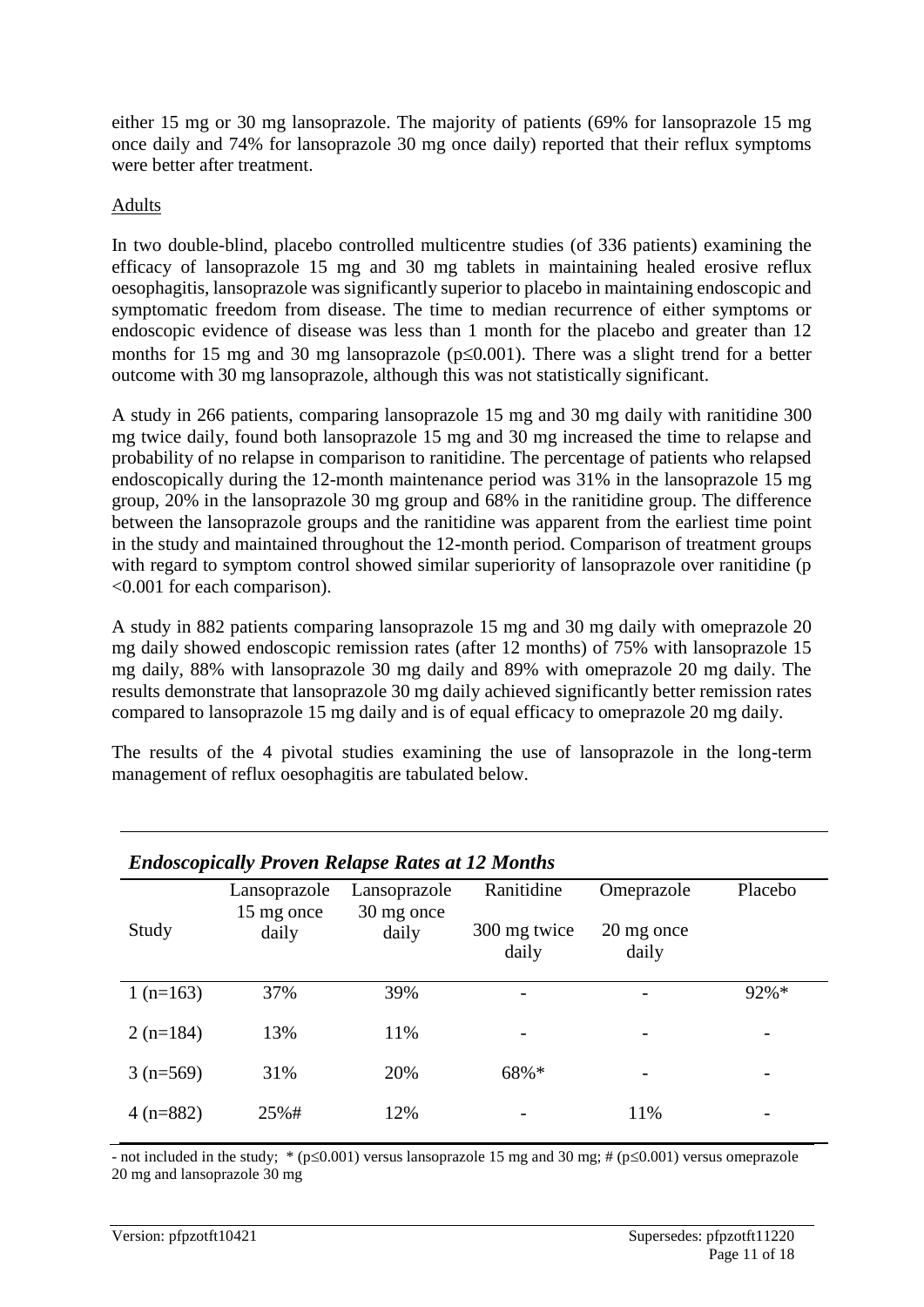#### **Duodenal ulcer**

In a study comparing lansoprazole 15 mg daily with placebo in 180 patients with endoscopically documented duodenal ulcer, the percentage of patients who remained healed after twelve months was significantly higher with lansoprazole than with placebo. Lansoprazole 15 mg was significantly superior to placebo in preventing endoscopic and symptomatic relapses of disease.

|                    | Interval (months) |         |         |         |       |         |
|--------------------|-------------------|---------|---------|---------|-------|---------|
| <b>Treatment</b>   | $0 - 1$           | $1 - 2$ | $2 - 3$ | $3-6$   | $6-9$ | $9-12$  |
| Placebo            | 20%               | 36%     | 52%     | 60%     | 60%   | 62%     |
| Lansoprazole 15 mg | $2\% *$           | $8\% *$ | $10\%*$ | $14\%*$ | 15%   | $17\%*$ |

#### *Duodenal Ulcer Recurrence Rates*

 $*(p \le 0.001)$  versus placebo

The maintenance studies discussed, using lansoprazole 15 mg and 30 mg, did not extend beyond 12 months.

#### **Acid-related dyspepsia**

The efficacy of lansoprazole 15-30 mg daily has been examined in a total of 531 patients, compared with ranitidine (n=171), omeprazole (n=281) and placebo (n=138).

The efficacy of lansoprazole (30 mg mane) was compared to ranitidine (150 mg bd) for the treatment of acid-related dyspepsia in a double-blind, parallel, 4-week study. The results are presented in the following table.

| <b>Number of Patients with No Symptoms</b> |              |                   |                |              |                   |                |
|--------------------------------------------|--------------|-------------------|----------------|--------------|-------------------|----------------|
|                                            |              | Week 2            |                |              | Week 4            |                |
|                                            | Lansoprazole | <b>Ranitidine</b> | <b>P</b> value | Lansoprazole | <b>Ranitidine</b> | <b>P</b> value |
| No symptoms                                | 95/171       | 56/171            | 0.001          | 95/137       | 63/145            | 0.001          |
|                                            | (55%)        | (33%)             |                | (69%)        | (44%)             |                |
| No DT.H                                    | 91/138       | 68/139            | 0.006          | 89/111       | 66/120            | 0.001          |
|                                            | $(66\%)$     | (49%)             |                | $(80\%)$     | (55%)             |                |
| No NT.H                                    | 89/128       | 64/124            | 0.005          | 86/103       | 68/106            | 0.003          |
|                                            | (69%)        | (52%)             |                | (83%)        | (64%)             |                |
| No DT.EP                                   | 78/127       | 62/140            | 0.007          | 72/100       | 71/120            | 0.06           |
|                                            | $(61\%)$     | (45%)             |                | (72%)        | $(60\%)$          |                |
| No NT.EP                                   | 79/115       | 59/120            | 0.004          | 74/91        | 67/104            | 0.01           |
|                                            | (68%)        | $(50\%)$          |                | (81%)        | (65%)             |                |

 $DT =$ Daytime  $H =$ Heartburn

 $NT = Night-time$   $EP = Epigastric Pain$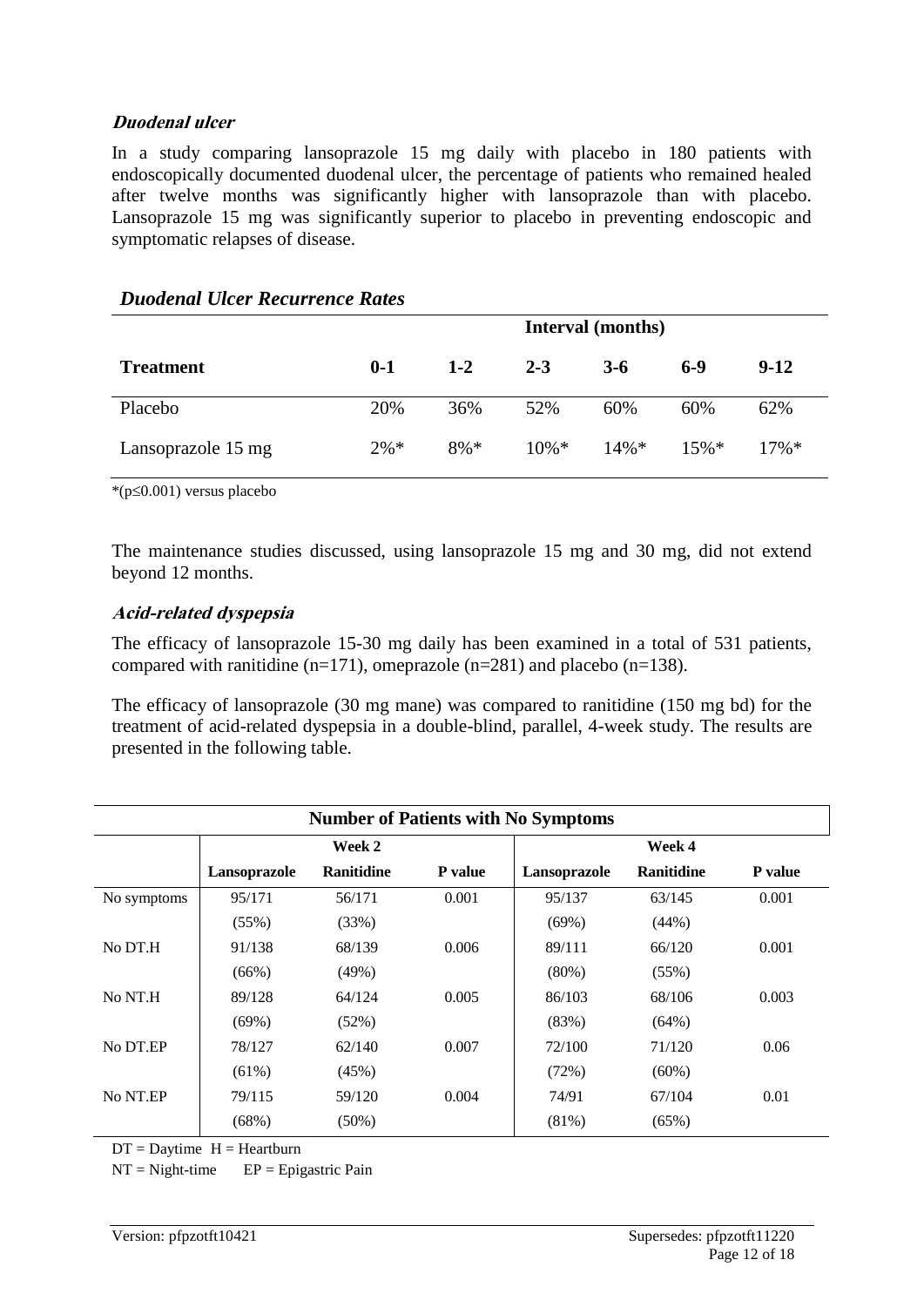There was also a significant difference in the usage of "rescue" antacid treatment in the two groups, with 67% of the lansoprazole group taking antacids in the first two weeks of treatment compared with 83% of the ranitidine group  $(p=0.001)$ .

In patients with symptoms of ulcer-like and reflux-like dyspepsia, lansoprazole 15 mg mane was compared to omeprazole 10 mg mane for a 4-week period in a double-blind, parallel study. In the primary efficacy analyses in the intent to treat population, the study revealed that more patients were free of overall primary symptoms of dyspepsia in the lansoprazole-treated group compared to the omeprazole-treated group (p=0.007 and 0.078 respectively).

|                                         | <b>Treatment</b> | <b>Symptom Free Patients n (%)</b> |            | P value |
|-----------------------------------------|------------------|------------------------------------|------------|---------|
|                                         |                  | Lansoprazole                       | Omeprazole |         |
| <b>Overall Primary Symptoms</b>         | 2 weeks          | 150 (53%)                          | 115 (41%)  | 0.007   |
|                                         | 4 weeks          | 167 (59%)                          | 143 (51%)  | 0.078   |
| Relief of Daytime Heartburn             | 2 weeks          | 164 (70%)                          | 131 (58%)  | 0.011   |
|                                         | 4 weeks          | 163 (70%)                          | 145 (64%)  | 0.28    |
|                                         |                  |                                    |            |         |
| Relief of Night-time Heartburn          | 2 weeks          | 140 (69%)                          | 132 (63%)  | 0.23    |
|                                         | 4 weeks          | 146 (72%)                          | 144 (68%)  | 0.53    |
|                                         |                  |                                    |            |         |
| Relief of Daytime Epigastric Pain       | 2 weeks          | 129 (63%)                          | 88 (46%)   | 0.001   |
|                                         | 4 weeks          | 137 (67%)                          | 114 (60%)  | 0.17    |
|                                         |                  |                                    |            |         |
| Relief of Night-time Epigastric<br>Pain | 2 weeks          | 108(61%)                           | 91 (52%)   | 0.11    |
|                                         | 4 weeks          | 113 (64%)                          | 104(60%)   | 0.46    |

#### **% of Patients with No Symptoms (heartburn and epigastric pain): ITT Analysis**

#### **Non-ulcer dyspepsia**

A randomised, double-blind parallel study 15 mg lansoprazole mane was compared to placebo in 269 patients suffering from non-ulcer dyspepsia. In the intent-to-treat population the healing rate was 81/131 (61.8%) in the lansoprazole group after 2-3 weeks treatment, compared to 61/138 (44.2%) in the placebo group ( $p=0.005$ ). In the 3-month follow-up period, the recurrence of non-ulcer dyspepsia symptoms was reported by 32/86 (37.2%) patients in the lansoprazole group and by  $29/79$  (36.7%) in the placebo group (p=1.0). Healing was defined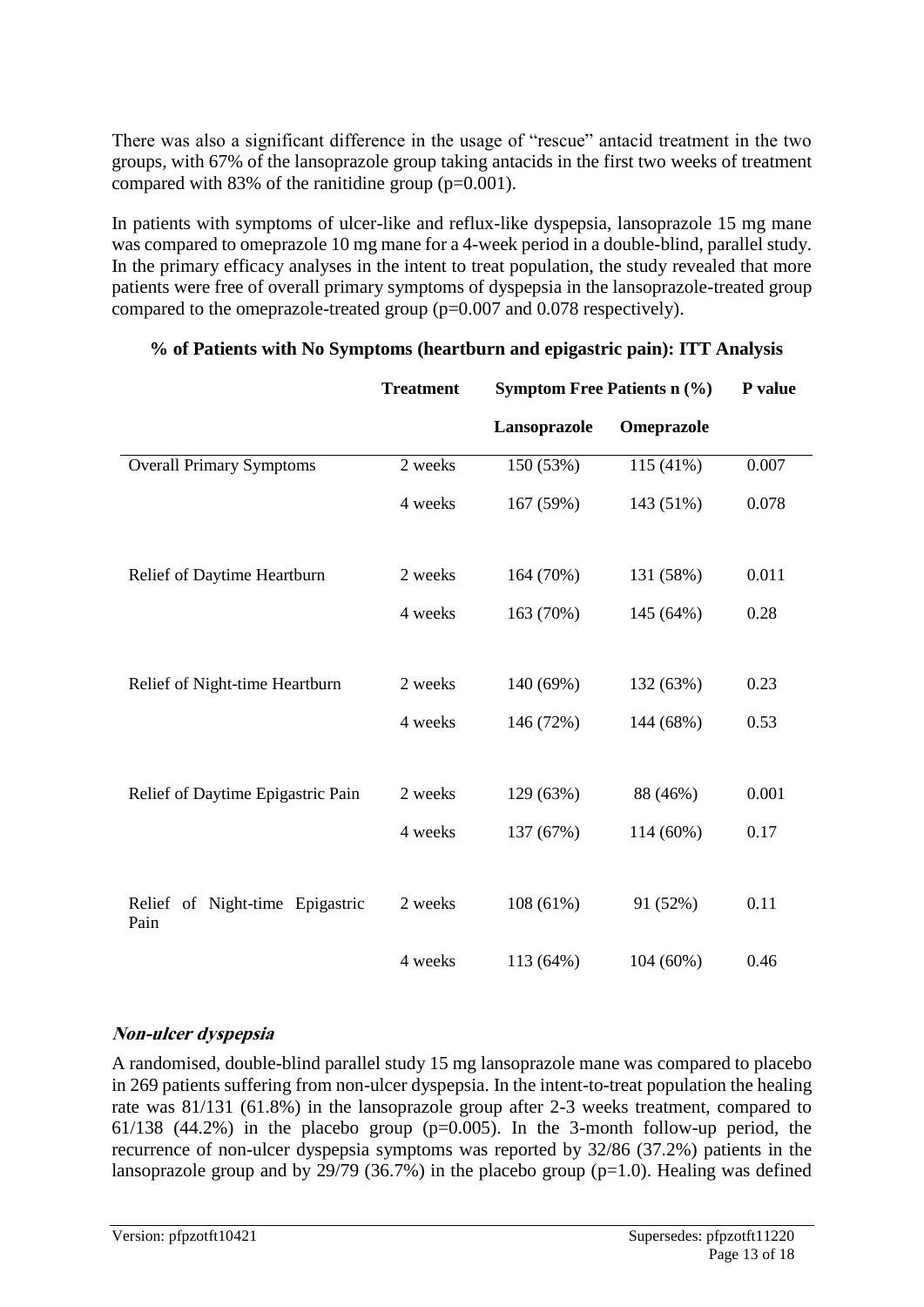as the percentage of patients with no heartburn or acid regurgitation, as well as no nausea and vomiting and a reduction in the Visual Analogue Scale value of  $\leq$  20% during the last 5 days of treatment.

# **5.2 Pharmacokinetic properties**

**Adults**

### **Absorption**

Lansoprazole is well absorbed and exhibits high bioavailability (80-90%) following an oral dose. The bioavailability has been shown to be affected by the presence of food; however, acid inhibition (which is an endpoint for efficacy), as measured from sampling of gastric juice in healthy volunteers, is not significantly affected by food. It was shown in one study that a.m. dosing produced higher mean gastric pH values than p.m. dosing.

### **Distribution**

Plasma protein binding is high (98%) and is gender and concentration independent. Binding does not change as a result of multiple dosing. The plasma elimination half-life in healthy subjects ranges from 1 to 2 hours following a single dose or multiple doses. Peak plasma levels occur within 1.5 to 2.0 hours after dosing in these subjects.

After IV administration, the volume of distribution is 29  $\pm$  4 L, total clearance is 31  $\pm$  8 L/h and elimination half-life is  $0.9 \pm 0.44$  h.

#### **Metabolism/Excretion**

Following absorption, lansoprazole is extensively metabolised and the metabolites are excreted by both the renal and biliary route. A study with <sup>14</sup>C-labelled lansoprazole showed that up to 50% of the label was excreted in the urine, although unchanged drug does not appear to be excreted by this route; unchanged drug is eliminated, however, by biliary excretion.

# **Paediatric patients 1 to 11 years of age**

The pharmacokinetics of lansoprazole were studied in paediatric patients with gastrooesophageal reflux disease (GORD) aged 1 to 11 years, with lansoprazole capsule doses of 15 mg once daily for subjects weighing <30 kg and 30 mg once daily for subjects weighing >30 kg. Lansoprazole pharmacokinetics in these paediatric patients were similar to those previously observed in healthy adult subjects. The mean Cmax and AUC values were similar between the two dose groups and were not affected by weight or age within each weight-adjusted dose group used in this study.

#### **Paediatric patients 12 to 17 years of age**

In a study of paediatric patients aged 12 to 17 years with GORD, the pharmacokinetics of lansoprazole were shown to be similar to those previously observed in healthy adult subjects. No statistically significant differences were observed between doses for  $T_{\text{max}}$ ,  $t_{\text{2}}$  or natural logarithms of dose-normalised  $C_{\text{max}}$  and  $AUC_{0-24}$ . None of the selected covariates (body weight, age and gender) had any statistically significant effect on lansoprazole  $T_{\text{max}}$  or the natural logarithms of dose normalised  $C_{\text{max}}$  and  $AUC_{0-24}$ .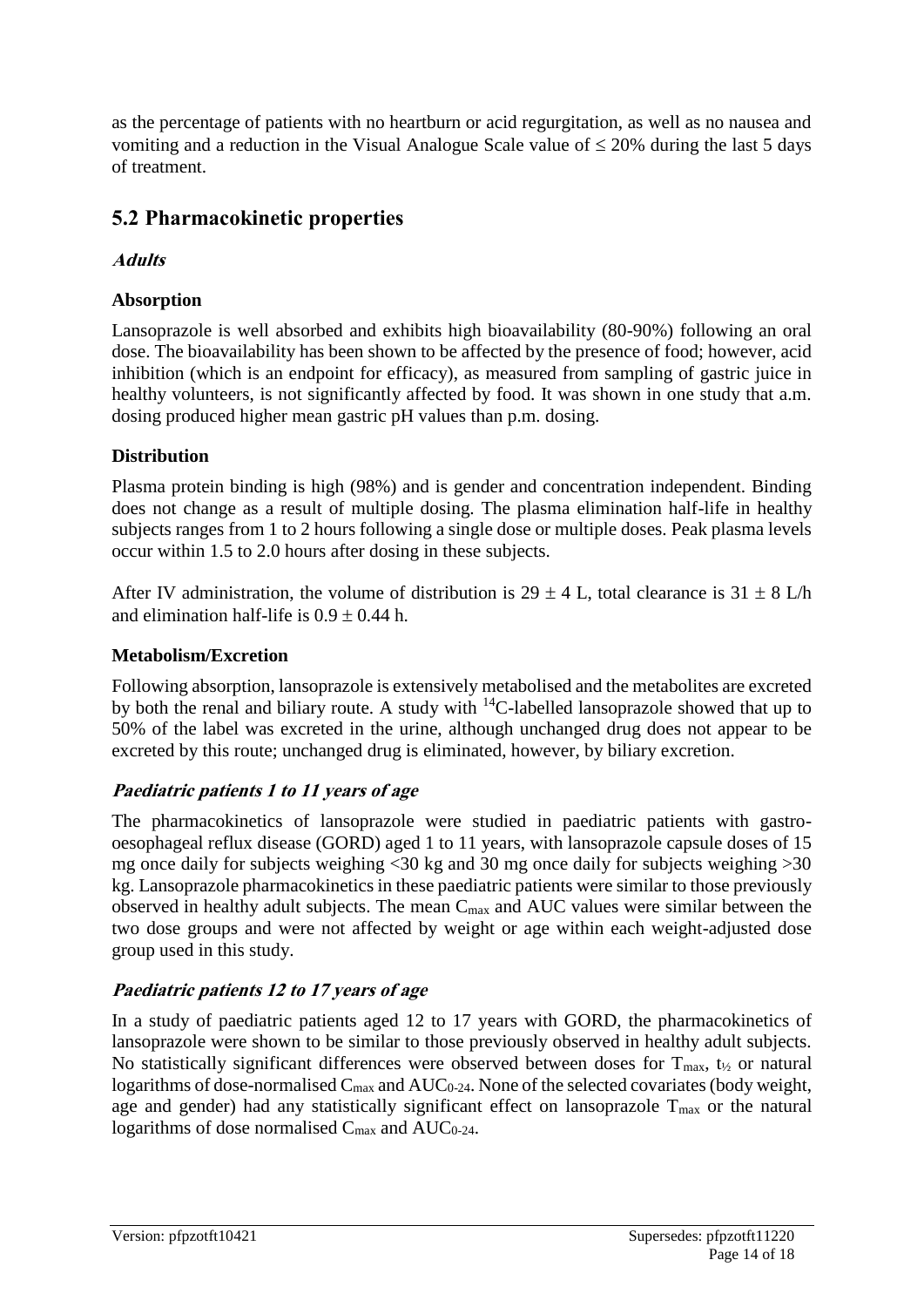# **5.3 Preclinical safety data**

#### **Genotoxicity**

Negative results were obtained in gene mutation assays and in an *in vivo* assay of chromosomal damage. *In vitro* assays of chromosomal damage showed evidence of chromosomal aberrations, though this may reflect cytotoxicity rather than genotoxic activity.

#### **Carcinogenicity**

In a 2-year carcinogenicity study in rats, oral doses of 5, 15 or 50 mg/kg/day, 5 days per week produced gastric ECL cell hyperplasia and carcinoid tumours in a dose-related manner in both male and female rats. The incidence of these effects was markedly higher in female rats. A "no effect" dose was not established for female rats. An increased incidence of benign Leydig cell tumours and testicular hyperplasia was also reported at dose levels of 15 mg/kg/day. Two repeat 2-year carcinogenicity studies in rats using doses ranging from 5-150 mg/kg/day, 7 days per week confirmed these findings. The effects of lansoprazole on human male fertility have not been evaluated.

In mice, a 78-week carcinogenicity study was performed at doses of 1.5, 5, 15 and 50 mg/kg/day, 5 days per week. No gastric ECL cell carcinoids were seen. In a repeat carcinogenicity study, mice were dosed with 15, 75, 150 or 300 mg/kg/day, 7 days a week. Terminal studies showed ECL cell hyperplasia, mucosal hyperplasia/hypertrophy and glandular dilatation and vacuolation at all dosages. Carcinoids were found in occasional animals receiving 15, 150 or 300 mg/kg/day.

Hypergastrinaemia secondary to prolonged hypochlorhydria has been postulated to be the mechanism by which ECL cell hyperplasia and gastric carcinoid tumours develop.

#### **Juvenile Animal Studies**

In an 8-week juvenile rat study, changes in male reproductive tissue (testes and epididymis) and heart (cardiac valve thickening) occurred at approximately 6-fold and 11-fold the expected human exposure, respectively, based on AUC (75-fold and 150-fold the expected human exposure based on body surface area). The findings reversed or trended towards reversibility after a 4-week drug-free recovery period. In a follow-up lansoprazole developmental sensitivity study, juvenile rats younger than postnatal Day 21 (age equivalent to approximately 2 years in humans) were more sensitive to the development of heart valve thickening, with valve thickening occurring at lower exposure (approximately 4-fold the expected human exposure based on AUC) in animals dosed starting at postnatal Day 14 (age equivalent to approximately 1 year in humans).

The relevance of these findings to paediatric patients less than 12 years of age is unknown. The findings in these studies are not relevant for patients 12 years of age and above.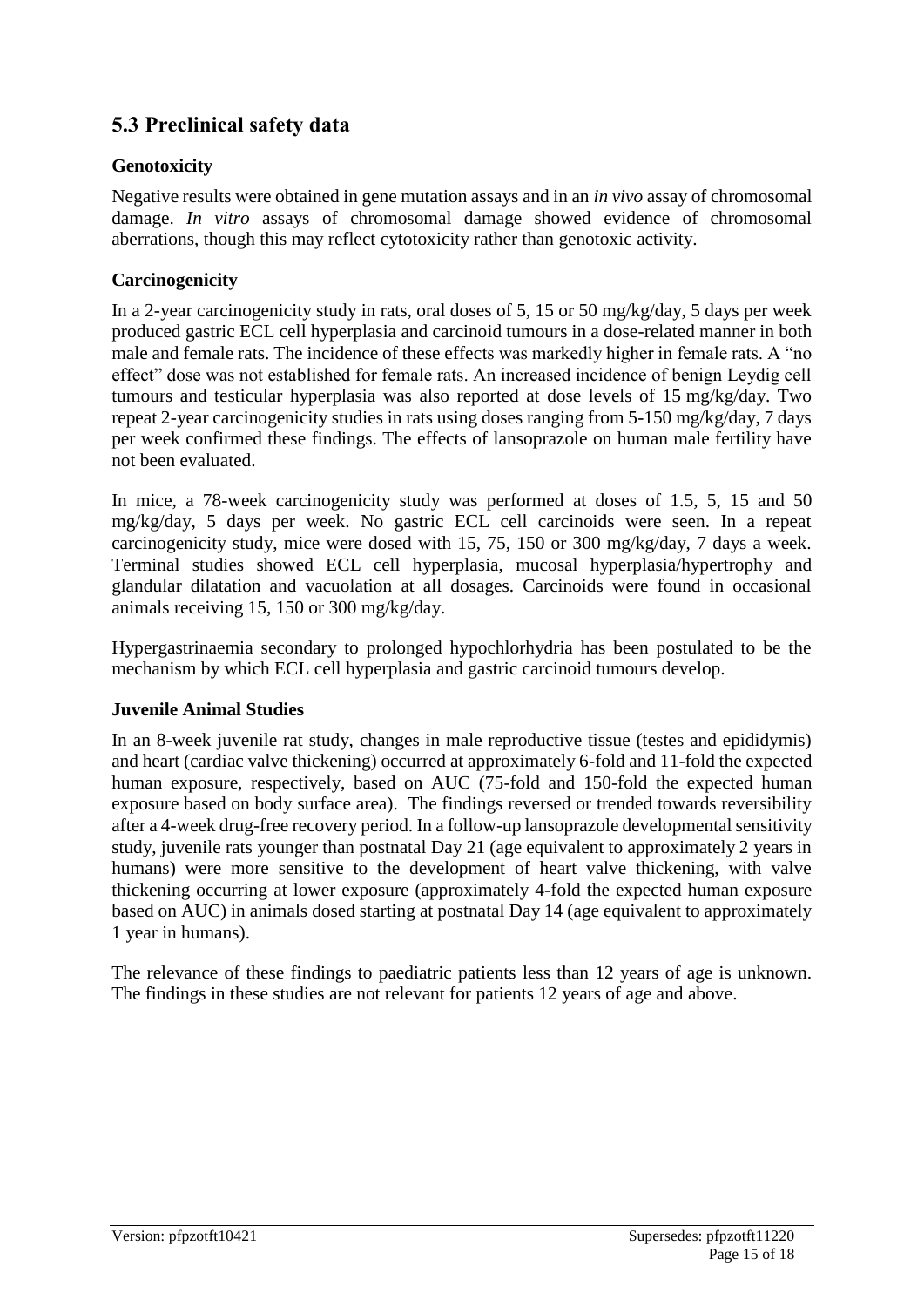# **6. PHARMACEUTICAL PARTICULARS**

# **6.1 List of excipients**

The gastro-resistant microgranules contain the excipients; lactose monohydrate, microcrystalline cellulose, magnesium carbonate hydrate, low-substituted hyprolose, hyprolose, hypromellose, titanium dioxide, purified talc, mannitol, methacrylic acid – ethyl acrylate copolymer (1:1) 30 per cent, polyacrylate dispersion 30 per cent, macrogol 8000, citric acid, glyceryl monostearate, polysorbate 80, triethyl citrate, iron oxide yellow (E172) and iron oxide red (E172).

Other excipients contained in the tablets are crospovidone, magnesium stearate, strawberry flavour and aspartame.

### **6.2 Incompatibilities**

Incompatibilities were either not assessed or not identified as part of the registration of this medicine.

# **6.3 Shelf life**

In Australia, information on the shelf life can be found on the public summary of the Australian Register of Therapeutic Goods (ARTG). The expiry date can be found on the packaging.

#### **6.4 Special precautions for storage**

Zoton FasTabs should be stored below 25 °C.

# **6.5 Nature and contents of container**

Supplied in blister packs of 7 or 28 tablets.

# **6.6 Special precautions for disposal**

In Australia, any unused medicine or waste material should be disposed of by taking to your local pharmacy.

# **6.7 Physicochemical properties**

#### **Chemical structure**

Non-proprietary name: lansoprazole

The structural formula of lansoprazole is shown below: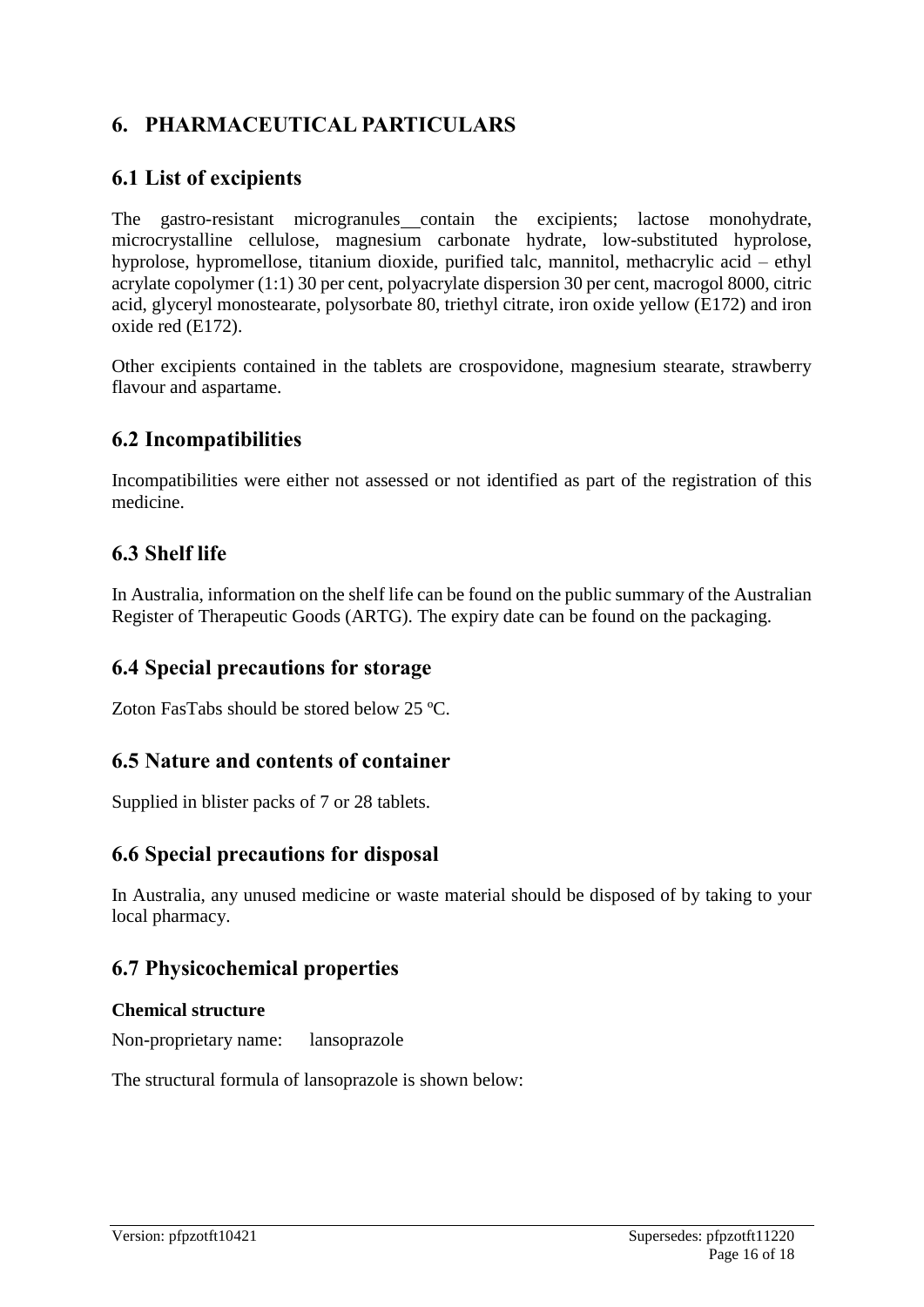

| Chemical name:     | $2[[3-methyl-4-(2,2,2-trifluoroethoxy)-2-pyridyl]$ methyl<br>sulphinyl]-1H-benzimidazole. |
|--------------------|-------------------------------------------------------------------------------------------|
| Molecular formula: | $C_{16}H_{14}F_3N_3O_2S$                                                                  |
| Molecular weight:  | MW 369.36                                                                                 |

Lansoprazole is a substituted benzimidazole. It is a white to slightly brownish crystalline, acidlabile powder, slightly soluble in ethanol and almost insoluble in water (0.033 mg/mL), but more soluble at higher pH. It is a chiral compound with one centre (-SO) and is present as a racemic mixture. Lansoprazole melts at 165.8  $^{\circ}$ C with decomposition and has a pKa of 8.8.

#### **CAS number**

CAS Registry Number: CAS No. 103577-45-3.

# **7. MEDICINE SCHEDULE (POISONS STANDARD)**

Prescription Only Medicine, S4.

# **8. SPONSOR**

Pfizer Australia Pty Ltd Level 17, 151 Clarence Street SYDNEY NSW 2000

Toll Free Number: 1800 675 229. www.pfizer.com.au

# **9. DATE OF FIRST APPROVAL**

Zoton FasTabs 15 mg and 30 mg tablets: 14 January 2009.

# **10. DATE OF REVISION**

15 April 2021